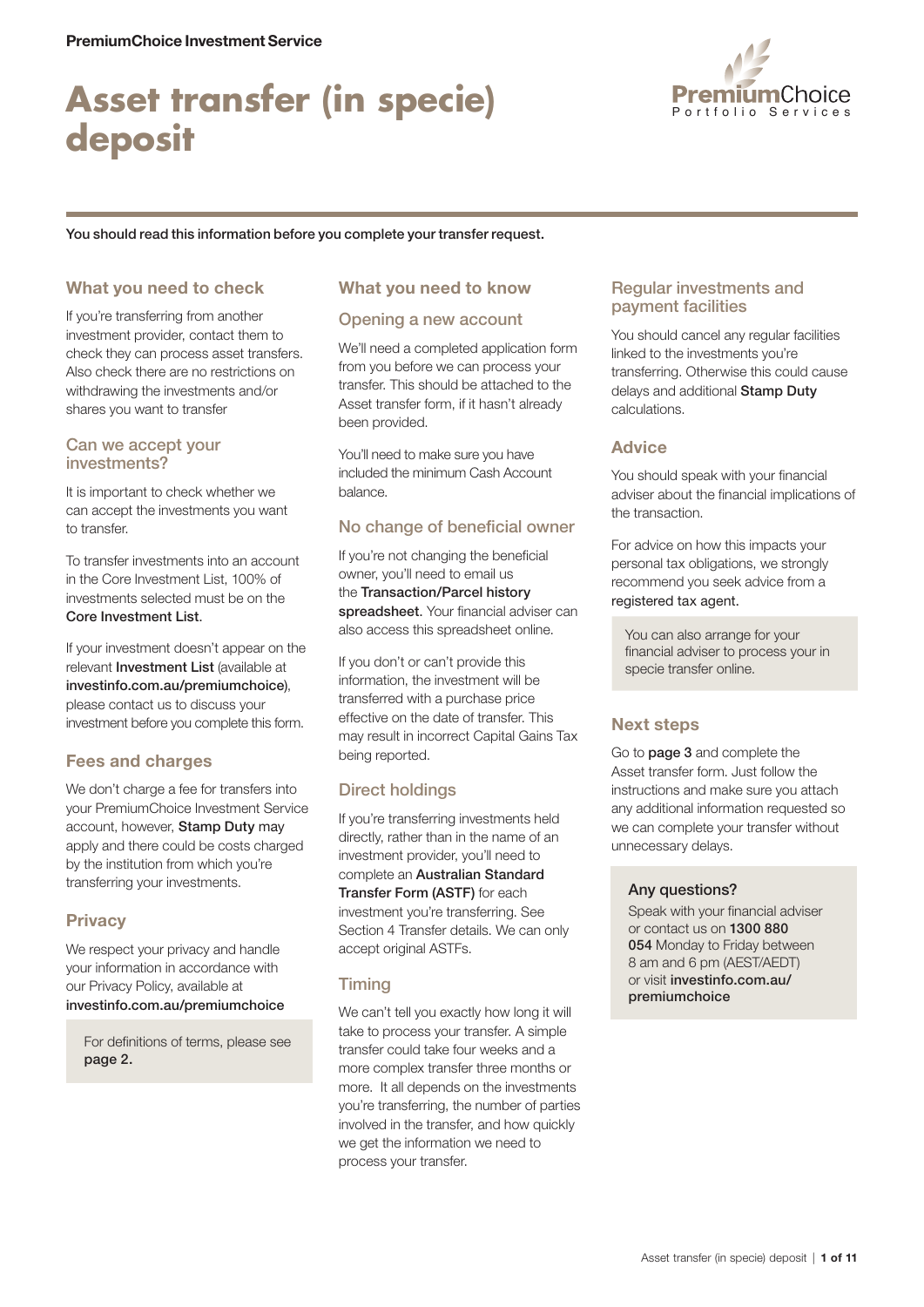### **Definitions**

### Direct versus indirect holdings

### Types of holdings

The list below gives a general guide to direct versus indirect holdings. If you aren't sure how your investments are held, check before you send us your transfer request.

| <b>Institution</b>                | <b>Description</b>                                                                                                                                  | <b>Holding</b> |
|-----------------------------------|-----------------------------------------------------------------------------------------------------------------------------------------------------|----------------|
| Fund manager                      | Units held in investments managed by the fund manager.                                                                                              | Direct         |
| Investment provider               | A platform similar to PremiumChoice Investment Service,<br>which holds multiple assets under one account number on<br>behalf of the customer.       | Indirect       |
| <b>Broker</b>                     | An intermediary who arranges for the purchase or sale of<br>shares. In this case, you would be issued with a Holder<br>Identification Number (HIN). | Direct         |
| Share registry / Issuer sponsored | Where you are issued with Securityholder Reference Number<br>(SRN) directly by the share registry for each of your share<br>investments.            | Direct         |

### Other useful definitions

| <b>Term</b>                           | <b>Description</b>                                                                                                                                                                                                                                                                                                                                                                 |
|---------------------------------------|------------------------------------------------------------------------------------------------------------------------------------------------------------------------------------------------------------------------------------------------------------------------------------------------------------------------------------------------------------------------------------|
| <b>Beneficial owner</b>               | The legal owner of an asset, even though for safety and convenience the assets may be<br>held in another name, for example custodian or trustee.                                                                                                                                                                                                                                   |
| Change of beneficial owner            | Where you change the beneficial owner of the assets when you make a transfer.                                                                                                                                                                                                                                                                                                      |
| No change of beneficial owner         | Where the assets remain with the same beneficial owner when transferred.                                                                                                                                                                                                                                                                                                           |
| <b>Stamp Duty</b>                     | Stamp Duty is a fee charged by the State Revenue Office. Stamp Duty currently only<br>applies on in specie transfers of managed funds registered in New South Wales and<br>South Australia.                                                                                                                                                                                        |
| <b>Transaction/Parcel history</b>     | A list of the remaining units in each individual parcel of shares or investments purchased,<br>after any sales from that parcel. This information is relevant where you're transferring assets<br>and not changing the beneficial owner. For full details of what you'll need to provide go to<br>the Transaction/Parcel history form available at investinfo.com.au/premiumchoice |
| Securityholder Reference Number (SRN) | An SRN is used when your holdings are issuer sponsored, ie issued directly to you. You<br>will have a separate SRN for each of your issuer sponsored holdings.                                                                                                                                                                                                                     |
|                                       | This number will start with an 'I'                                                                                                                                                                                                                                                                                                                                                 |
| Holder Identification Number (HIN)    | A HIN is used to register your holdings in multiple companies for broker sponsored shares,<br>ie, issued via your broker and can only be bought or sold via your broker.<br>This number will start with an 'X'                                                                                                                                                                     |
| <b>Holding statement</b>              | Details of current holdings in a security. You can get a holding statement from the relevant<br>share registry or your broker.                                                                                                                                                                                                                                                     |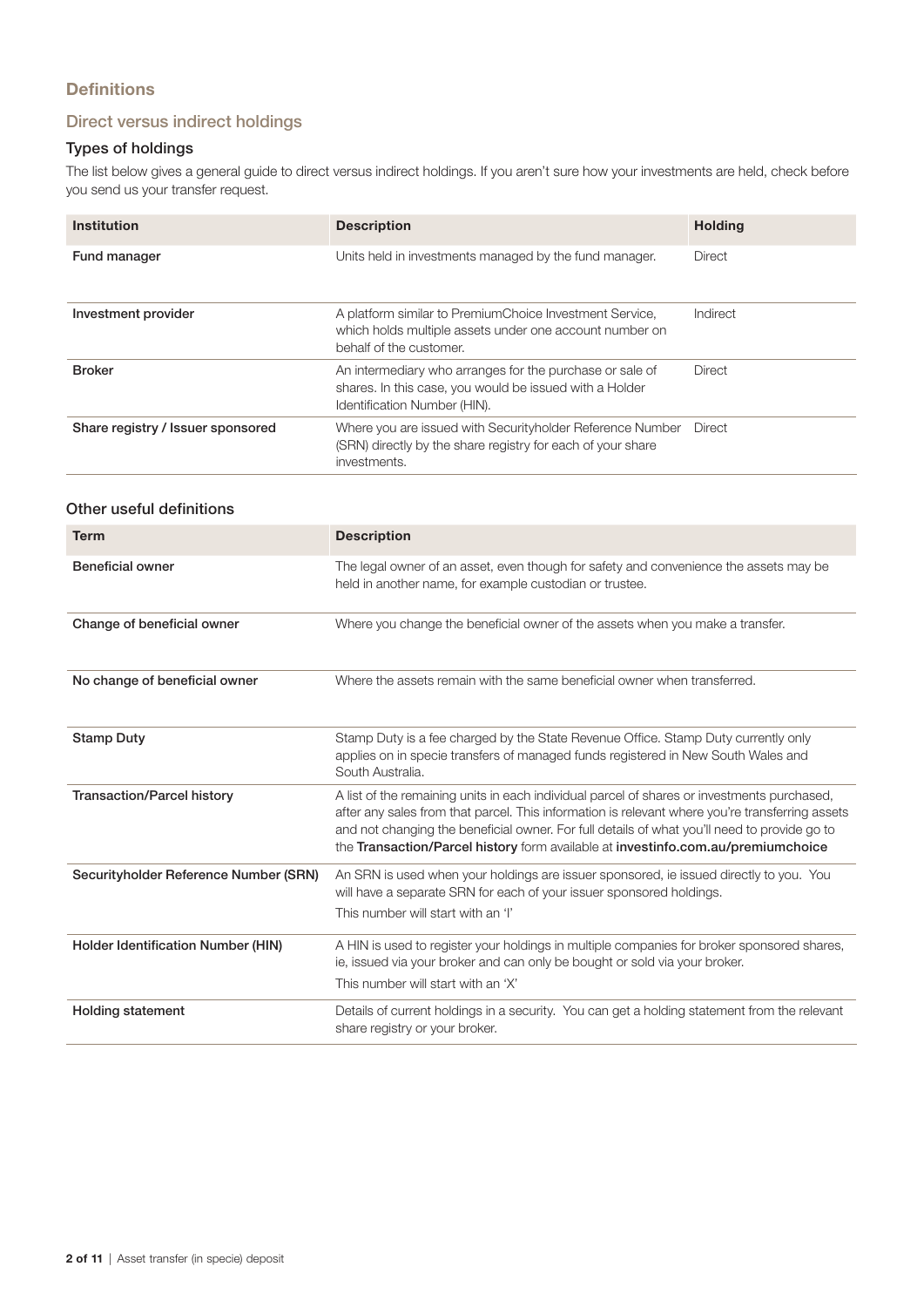## **Asset transfer (in specie)** PremiumChoice **deposit**



Use this form to transfer investments from other institutions and/or directly held holdings into your PremiumChoice Investment Service.

### **1. Your account details**

| Account number                                                                              | Contact telephone (business hours)         |
|---------------------------------------------------------------------------------------------|--------------------------------------------|
|                                                                                             |                                            |
| <b>OR</b>                                                                                   |                                            |
| New account                                                                                 |                                            |
| We won't be able to process your deposit unless we've received a completed application form |                                            |
| Account name                                                                                |                                            |
|                                                                                             |                                            |
| Email                                                                                       | Date of birth (DD/MM/YYYY) (if applicable) |
|                                                                                             |                                            |

 $\begin{array}{c} \hline \end{array}$ 

## **2. Beneficial owner details**

Changes in beneficial ownership will realise capital gains or losses on the transferred assets and, there may be tax implications. You should seek advice from a registered tax agent to determine how the transfer will impact on your tax obligations.

Are you changing the beneficial owner of the investments you're transferring?

Please choose one of the options below. If you don't, we'll process your request as no change of beneficial owner.

| <b>No</b> | You'll need to provide transac      |  |
|-----------|-------------------------------------|--|
|           | Please use the <b>Transaction/F</b> |  |

tion/parcel history for each of the investments you're transferring. Parcel history spreadsheet (available at [investinfo.com.au/premiumchoice](http://investinfo.com.au/premiumchoice)) to enter your parcel history information.



Yes  $\Box$  You don't have to provide transaction/parcel history

If your transfer includes a combination of no change of beneficial owner and change of beneficial owner, please complete a separate form for the investments which apply to each owner type.

Please go to Section 3.

Integrated Separately Managed Account (SMA Model Portfolio) ARSN 138 086 884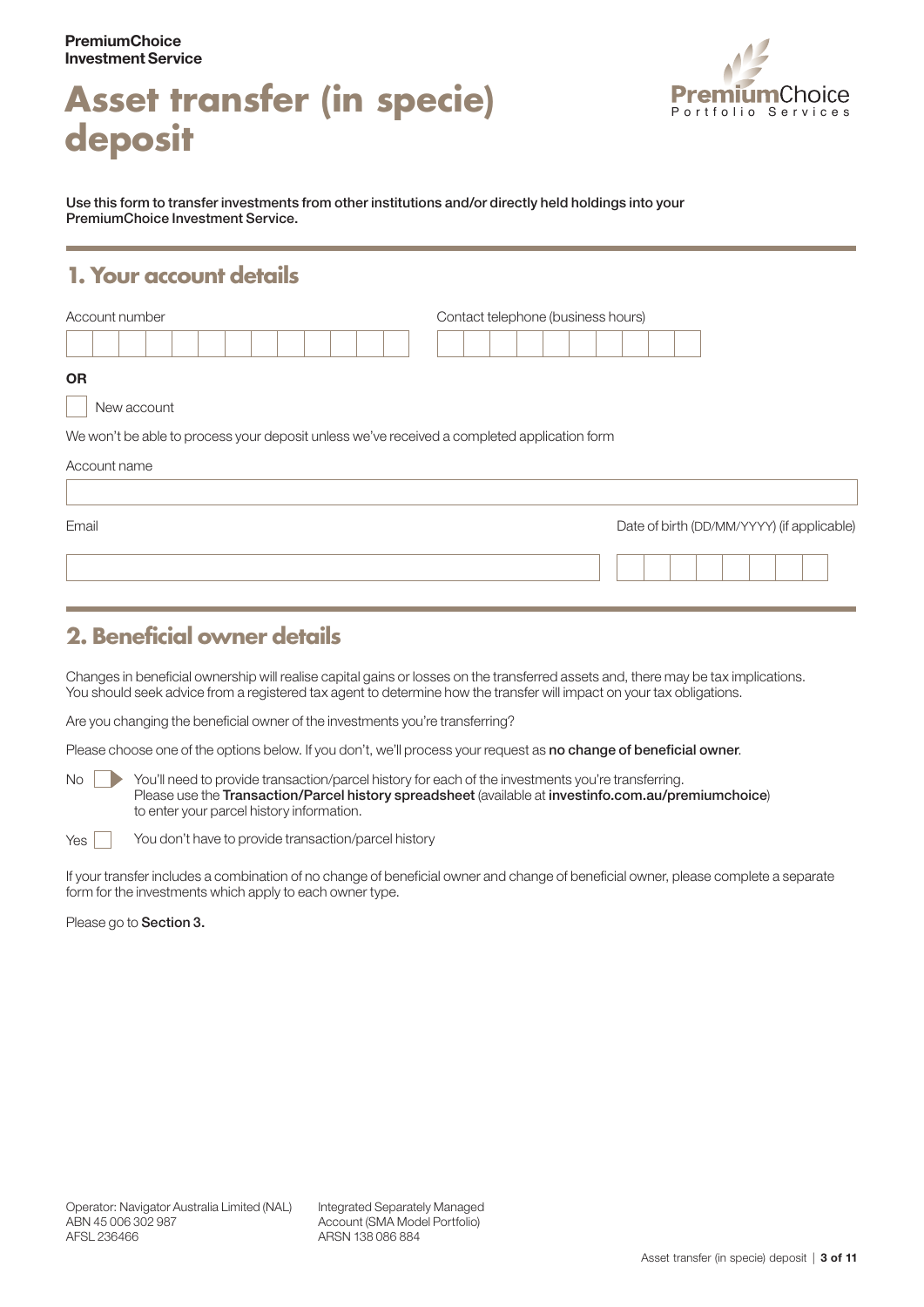### **3. Investments to be transferred in**

We'll need all the information requested below, to process your request.

If you've selected no change of beneficial owner in Section 2, please tell us if you're providing transaction/parcel history for these investments. If you don't provide the transaction/parcel history for these investments, this may result in incorrect Capital Gains Tax (CGT) being calculated and reported. If you don't select a yes or no in the table below, we'll assume you can't provide transaction history.

Do you intend to subsequently transfer these investments into an **SMA Model Portfolio?** 

| ۰. |  |
|----|--|
|    |  |

Yes We'll contact your financial adviser when this request is complete. Your financial adviser can then process your transfer using n-link.

If you're not changing the beneficial owner, you won't be able to transfer the shares listed below to an SMA Model Portfolio, unless you provide full transaction/parcel history for all the shares listed in the table below.

If you want to change your current reinvestment of earnings and sell down priority for managed investments, please use the Update account details form, available at [investinfo.com.au/premiumchoice](http://investinfo.com.au/premiumchoice). Your financial adviser can also change these details using n-link.

| <b>ASX/APIR code</b> | Investment name | Number of units | If no change of<br>beneficial owner,<br>has transaction/<br>parcel history<br>been provided? |
|----------------------|-----------------|-----------------|----------------------------------------------------------------------------------------------|
|                      |                 |                 | Yes<br>No                                                                                    |
|                      |                 |                 | Yes<br>No                                                                                    |
|                      |                 |                 | Yes<br>$\rm No$                                                                              |
|                      |                 |                 | Yes<br><b>No</b>                                                                             |
|                      |                 |                 | No<br>Yes                                                                                    |
|                      |                 |                 | No<br>Yes                                                                                    |
|                      |                 |                 | Yes<br><b>No</b>                                                                             |
|                      |                 |                 | No<br>Yes                                                                                    |
|                      |                 |                 | No<br>Yes                                                                                    |
|                      |                 |                 | Yes<br><b>No</b>                                                                             |
|                      |                 |                 | No<br>Yes                                                                                    |
|                      |                 |                 | No<br>Yes                                                                                    |
|                      |                 |                 | <b>No</b><br>Yes                                                                             |
|                      |                 |                 | Yes<br><b>No</b>                                                                             |
|                      |                 |                 | No<br>Yes                                                                                    |
|                      |                 |                 | Yes<br><b>No</b>                                                                             |
|                      |                 |                 | No<br>Yes                                                                                    |
|                      |                 |                 | No<br>Yes                                                                                    |
|                      |                 |                 | Yes<br>No                                                                                    |
|                      |                 |                 | No<br>Yes                                                                                    |
|                      |                 |                 | Yes<br>No                                                                                    |

Please go to Section 4.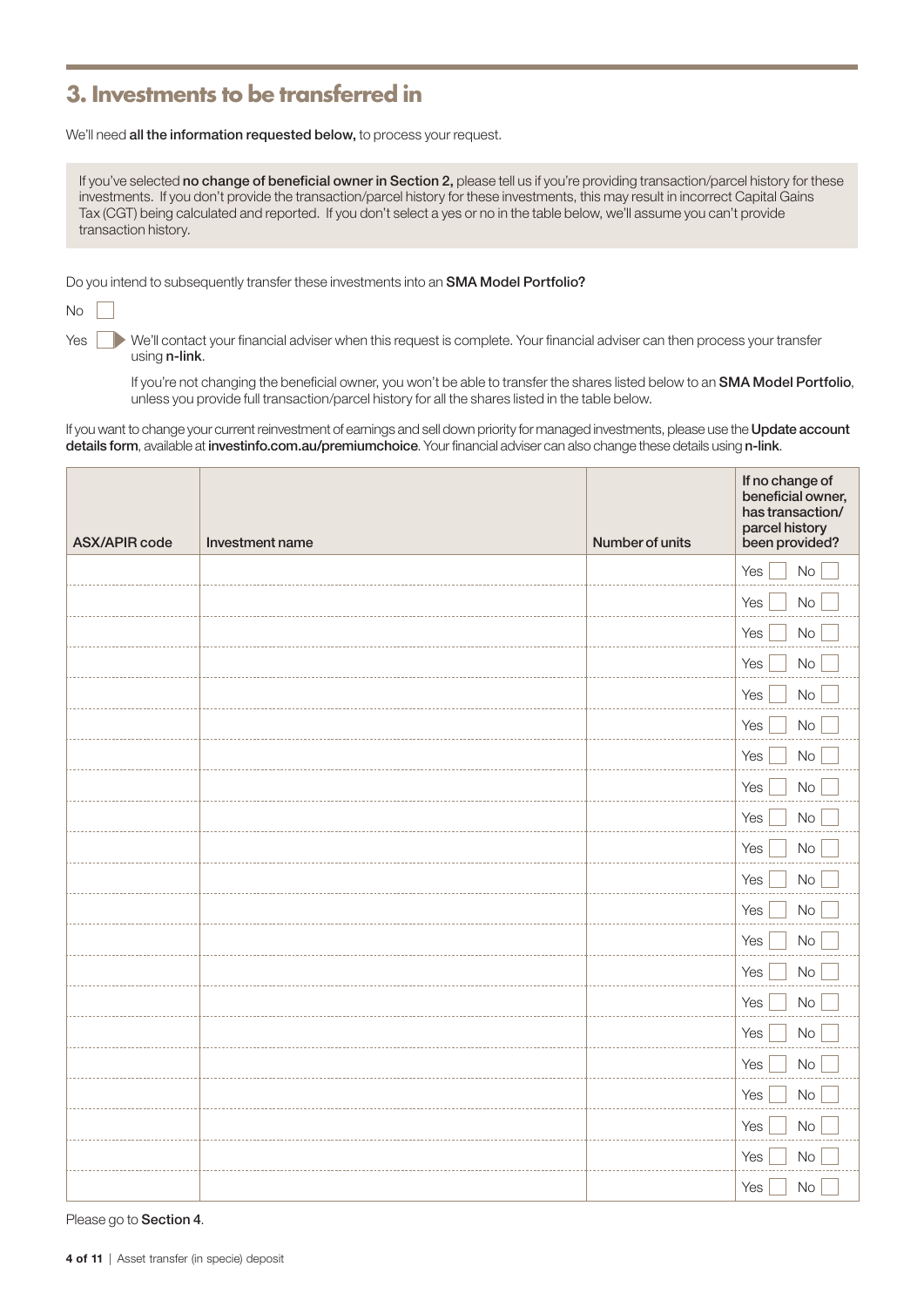### **4. Transfer details**

Please choose the type of transfer you're making. One or both options may apply.

Transfer from another investment provider where the investments are not held directly

You'll need to contact the investment provider and arrange for them to complete an Australian Standard Transfer Form (ASTF) for each of the investments you're transferring and to send the original forms to us. We can't start your transfer unless your investment provider sends us these forms.

Please provide details of the investment provider you're transferring your investments from.

#### Name/Institution

| Account name          |                                    |
|-----------------------|------------------------------------|
| Account number        | Contact telephone (business hours) |
| Contact email address |                                    |

#### AND/OR

Transfer from a directly held investment (eg from your name or a company name)

You'll need to provide:

• an original completed Australian Standard Transfer Form (ASTF) for each of the investments you're transferring with the 'Seller's' section completed.

You can find this form, and details of how to complete it, on **page 8,** 

- a holding statement for each share listed, and
- post code of your registered address with your broker or share registry

We won't be able to process your transfer unless these documents are received.

Please go to Section 5.

### **5. Financial adviser details**

Was personal financial advice provided with this transaction?

| Yes |  | Nο |
|-----|--|----|
|-----|--|----|

If you don't answer this question we'll assume the answer is 'No'.

| Name of financial adviser                 |            |
|-------------------------------------------|------------|
|                                           |            |
| Adviser number                            |            |
|                                           |            |
|                                           |            |
| Contact telephone number (business hours) | Fax number |
|                                           |            |
| Email                                     |            |
|                                           |            |

Please go to Section 6.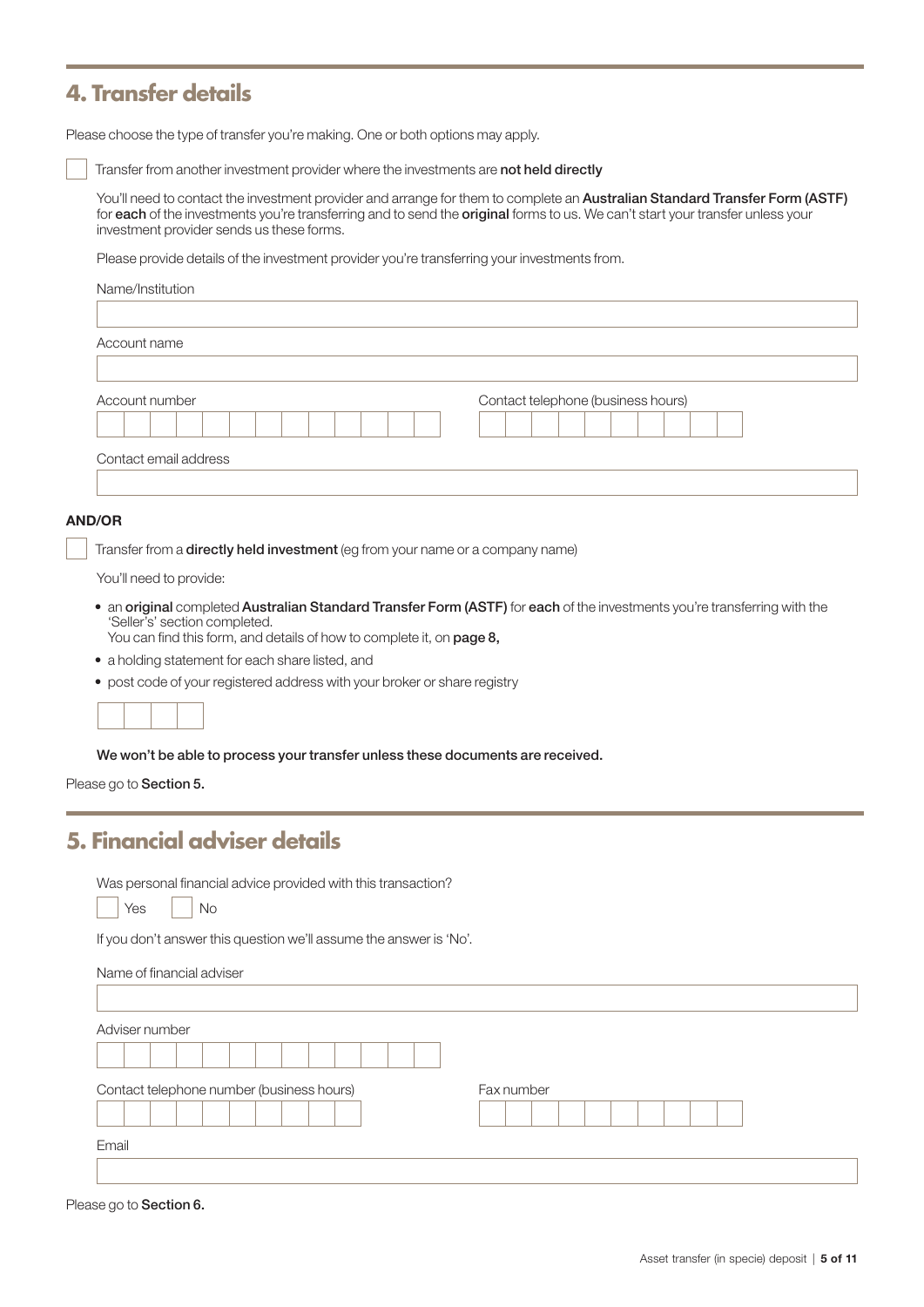### **6. Investment suitability**

To assess which investment options are right for you, please refer to the relevant disclosure documents for each investment option selected for investment objectives and timeframes, and risk measures. Please respond to the following questions for all investment products you've selected, excluding Shares:

The investments I've selected have a risk measure that I'm prepared to accept



I'm aware of the minimum suggested investment timeframe



There may be a delay processing your application if responses aren't provided, while we contact you for more information. If we don't receive a response we'll proceed with your application with the understanding that your responses are 'Yes'.

## **7. Your agreement and declaration**

Before authorizing your request please ensure that you have completed the 'Investment Suitability' section.

I authorise Navigator Australia Limited (NAL) to transfer the investments listed in Section 3 from the institution listed on Section 4. I also authorise NAL to access information from the institution I'm transferring my investments from, to allow this transfer to be processed.

I have read and understood the information contained in the relevant Financial Services Guide and/or How to Guide about the transfer of investments. These documents can be found at [investinfo.com.au/premiumchoice](http://investinfo.com.au/premiumchoice)

#### I understand that:

- Where there is no change of beneficial ownership on an investment transferred, I need to supply accurate transaction/ parcel history for the relevant investment, if I can't, this may result in incorrect Capital Gains Tax being calculated and reported.
- Where there is a change of beneficial ownership on an investment transferred, there may be tax implications, which may realise capital gains and losses.
- There may be taxation implications associated with the transfer. It is my responsibility to obtain tax advice from a registered tax agent in relation to how the transfer impacts upon my personal circumstances and tax obligations. I understand that NAL is not a registered tax agent.
- If I've provided incorrect information, any losses or costs will be my responsibility.
- Transferring units can take some time, and may be dependent upon the policies or procedures of the transferring institution, and I may not have access to these funds until the transfer is completed.

| Name |                 | Name |
|------|-----------------|------|
|      |                 |      |
|      | Date (DD/MM/YY) |      |
|      |                 |      |

- If the ASTF is lost, my transfer will be postponed until this is recovered or a replacement received.
- Any Stamp Duty liability payable on the assets specified in Section 3 will be deducted from my Cash Account.

Taxation information reporting: At the end of the financial year, an annual taxation statement will be sent to you at your registered address. This will give details of your account that will be useful for your own records and taxation requirements. Should you have any queries about how the taxation information affects your personal tax obligations, you should consult with a registered tax agent.

For units held jointly: All parties must sign unless otherwise indicated on the original application form or as subsequently advised to NAL.

On behalf of a Corporation: This form must be executed by one of the following methods:

- by signature of two directors or one director and the company secretary
- signature of the sole director and company secretary for sole director proprietary companies, or
- under Power of Attorney.

If signed under Power of Attorney: Attorneys must attach a certified copy of the Power of Attorney and identification for themselves (go to [investinfo.com.au/premiumchoice](http://investinfo.com.au/premiumchoice) to download the relevant identification form) if not already supplied. The Attorney hereby certifies that he/she has not received notice of any limitation or revocation of his/her Power of Attorney and is also authorised to sign this form.

Power of Attorney documents can't be accepted by fax or email.

### Signature of Investor one or Attorney Signature of Investor two (if applicable) or Attorney

| Date (DD/MM/YY) |  | Date (DD/MM/YY) |  |
|-----------------|--|-----------------|--|
|                 |  |                 |  |
|                 |  |                 |  |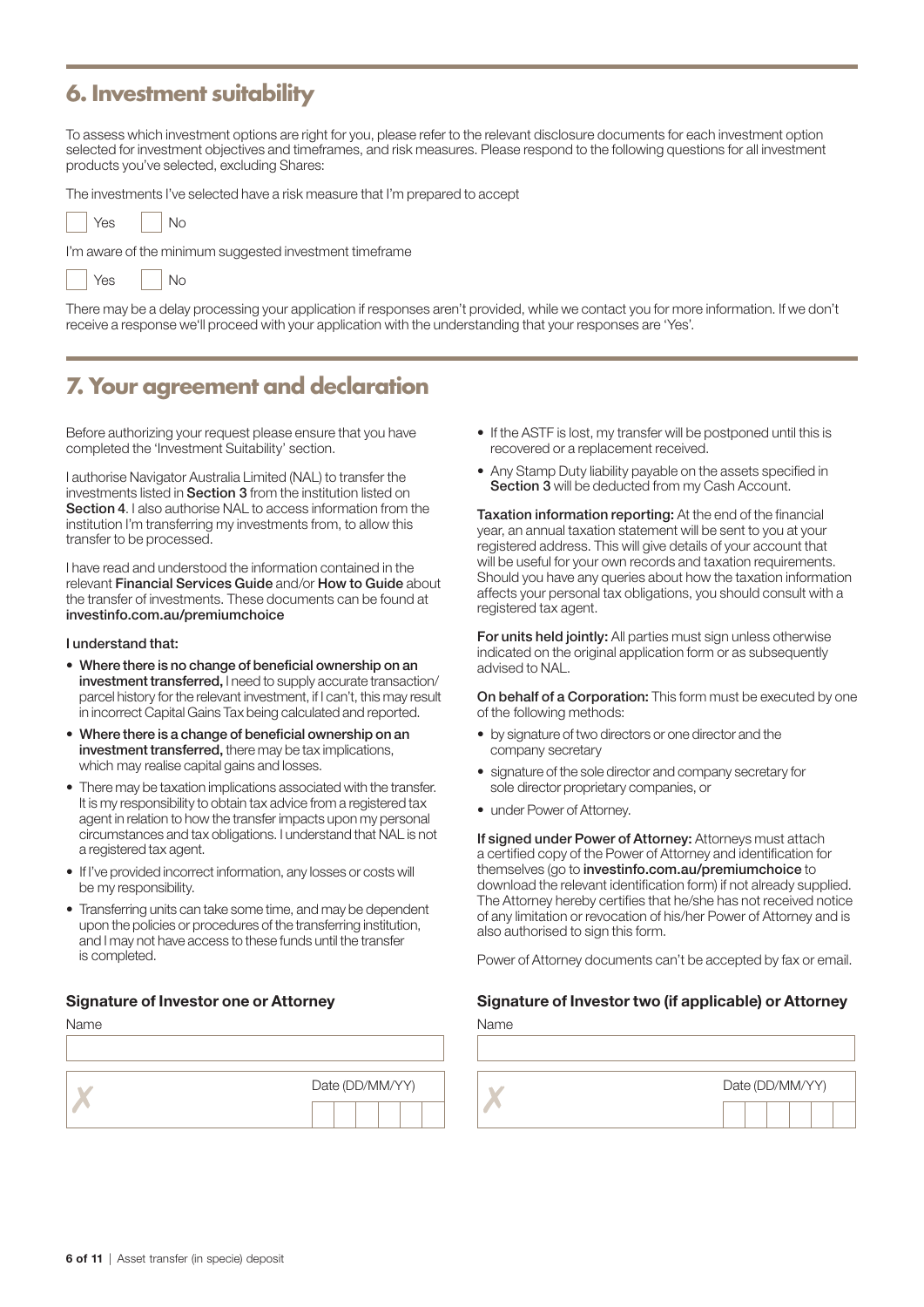### **8. Send us your form**

You can mail, email or fax all documents for your transfer, with the exception of the ASTF. We can only accept original ASTFs.

**PremiumChoice** In specie Transfers **GPO Box 1610** Melbourne Vic 3001

Email: [asset.transfers@mlc.com.au](mailto:asset.transfers@mlc.com.au)

Please include your account number (if known) account name in the subject line of your email.

#### Fax number: 03 9869 1595

If you have any questions, please speak with your financial adviser, call us on 1300 880 054 Monday to Friday between 8 am and 6 pm (AEST/AEDT) or visit [investinfo.com.au/premiumchoice](http://investinfo.com.au/premiumchoice)

#### Confirm the documents required for your transfer

This form.

AND

If you've selected no change of beneficial owner in Section 2:

• a completed Transaction/Parcel history spreadsheet with parcel history details for each of the relevant investments.

#### If you're transferring from directly held investments:

- a completed ASTF for each of the relevant investments listed in Section 3 (see page 8 for details), and
- if you're transferring shares, a holding statement for each of the relevant shares listed in Section 3.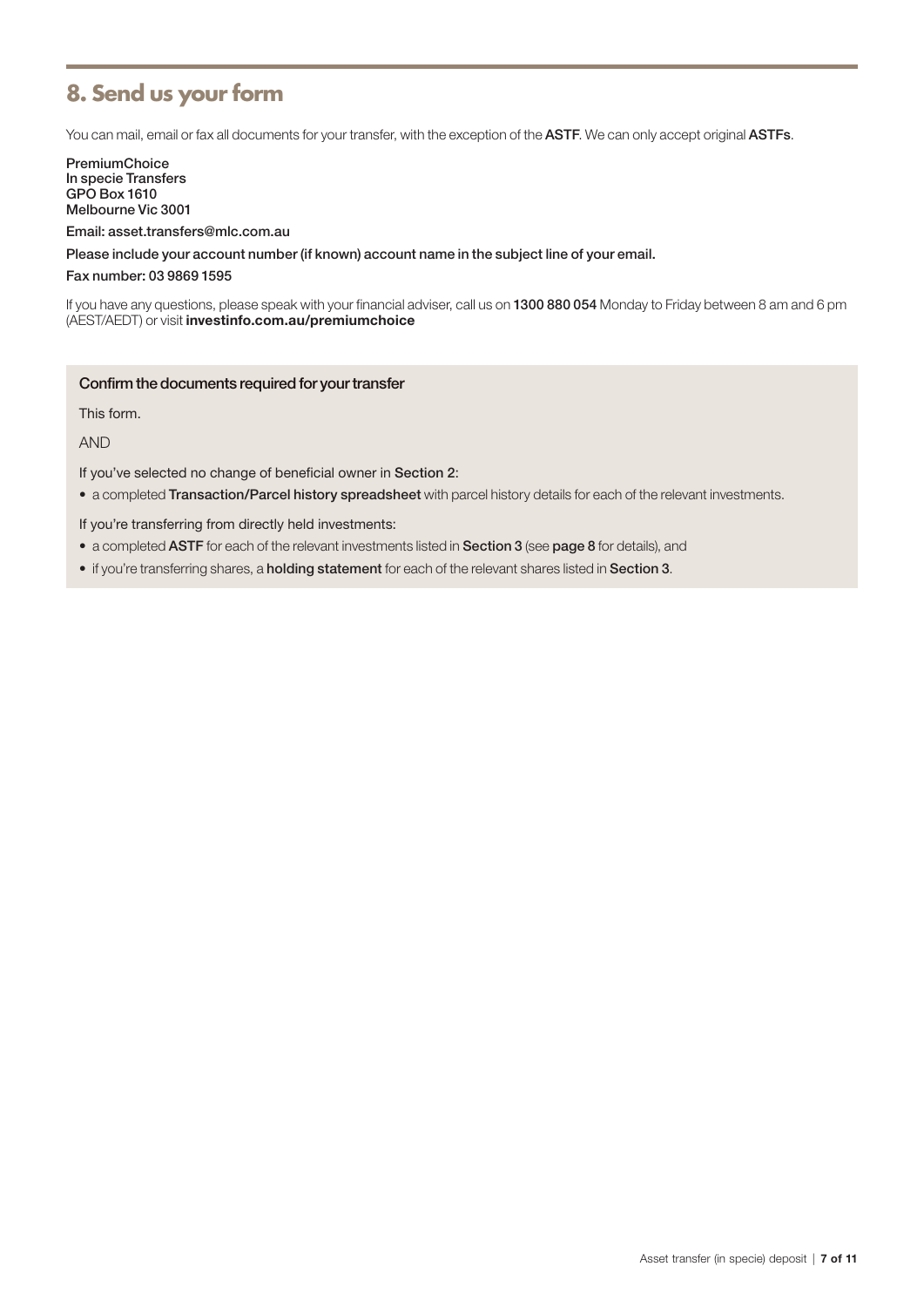

## **Information on completing PremiumChoice your Australian Standard Transfer Form (ASTF)**

#### The ASTF is to be used if you want to transfer a security holding from one party to another without buying and selling on the market.

You'll also need to provide an Asset transfer (in specie) withdrawal or deposit form for the transfer you're making. We can't process your transfer unless we receive the relevant asset transfer form. We'll need an ASTF for each of the directly held investments being transferred.

## **A few important points to note before you get started**

- Complete your asset transfer form before you start the ASTF. The asset transfer includes instructions on whether you'll need to complete an ASTF.
- Any alterations to this form must be initialled by both the buyer and the seller.
- Do not make corrections using correction fluid, as we won't be able to accept your form. Any increase to the units being transferred is not acceptable, even if initialled.
- Make sure the name you provide, as either buyer or seller, is exactly as it appears on the register of the relevant securities.

|              | <b>Stamp Duty</b>                            | If you're transferring assets that require Stamp Duty to be paid, we'll deduct this from your<br>Cash Account, and pay this on your behalf to the State Revenue Office.                                                                                                                                                                                                                                                                                                                                                                                                               |
|--------------|----------------------------------------------|---------------------------------------------------------------------------------------------------------------------------------------------------------------------------------------------------------------------------------------------------------------------------------------------------------------------------------------------------------------------------------------------------------------------------------------------------------------------------------------------------------------------------------------------------------------------------------------|
| <b>B</b>     | Full name of company<br>or fund              | The full name of the share, company or managed fund in which the securities being transferred<br>are held.<br>Please include the APIR/ASX code. This is the unique identifier associated with each share,<br>company or managed fund.                                                                                                                                                                                                                                                                                                                                                 |
|              | <b>Full description</b><br>of securities     | You don't have to complete this section.                                                                                                                                                                                                                                                                                                                                                                                                                                                                                                                                              |
| Quantity     |                                              | The number of units being transferred (amount must be specified in both words and figures).                                                                                                                                                                                                                                                                                                                                                                                                                                                                                           |
| $\mathbf{F}$ | Full name(s) of seller(s)<br>(transferor(s)) | If you're transferring assets (a deposit) into PremiumChoice Investment Service<br>1. Transferring from directly held investments: the seller will need to complete this section.<br>Please write the names of all sellers as shown on a holding/transaction statement.<br>2. Transferring from another investment provider:<br>You don't have to complete this form. Your investment provider will complete the ASTF and send the<br>form to us.<br>If you're transferring assets (a withdrawal) from PremiumChoice Investment Service<br>We will complete this section of the form. |
|              | Consideration and<br>Date of purchase        | Office use only.                                                                                                                                                                                                                                                                                                                                                                                                                                                                                                                                                                      |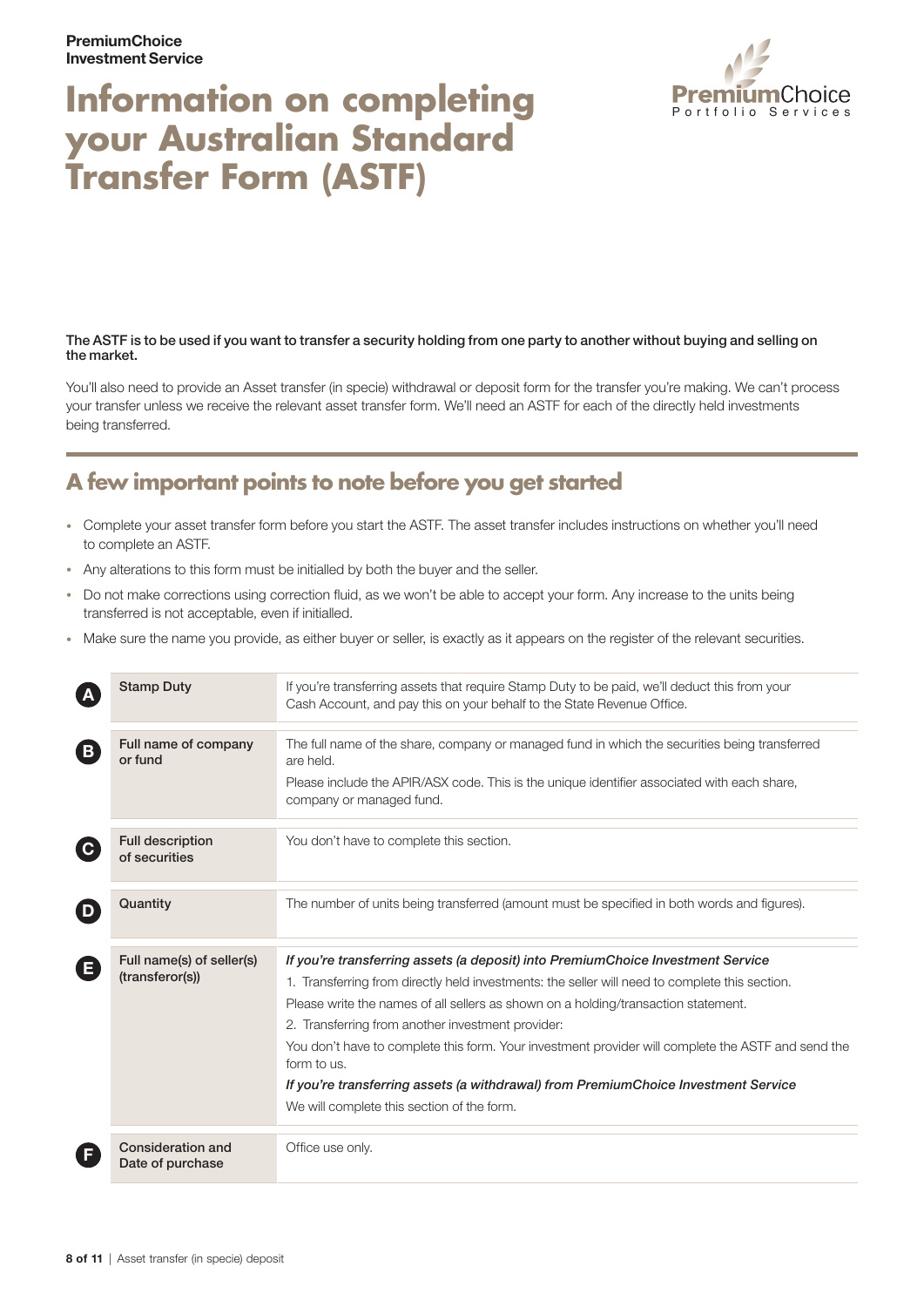| $\mathbf{G}$ | Uncertificated<br>transferor identification        | The SRN (Securityholder Reference Number) starts with the letter 'I' and the HIN (Holder<br>Identification Number) begins with an 'X'. For managed funds, if you have an existing investment<br>number with the fund manager, you must also write the number in this section. This information<br>can be found on the transaction statement, holding statement or dividend statement issued by<br>the registry or fund manager. The transfer can't be processed without this information. |
|--------------|----------------------------------------------------|-------------------------------------------------------------------------------------------------------------------------------------------------------------------------------------------------------------------------------------------------------------------------------------------------------------------------------------------------------------------------------------------------------------------------------------------------------------------------------------------|
|              | Full name(s) of buyer(s)                           | If you're transferring assets (a deposit) into PremiumChoice Investment Service                                                                                                                                                                                                                                                                                                                                                                                                           |
| Н            | (transferee(s))                                    | We will complete this section of the form.                                                                                                                                                                                                                                                                                                                                                                                                                                                |
|              |                                                    | If you're transferring assets (a withdrawal) from PremiumChoice Investment Service                                                                                                                                                                                                                                                                                                                                                                                                        |
|              |                                                    | 1. Transferring into directly held investments:                                                                                                                                                                                                                                                                                                                                                                                                                                           |
|              |                                                    | The buyer will need to complete this section.                                                                                                                                                                                                                                                                                                                                                                                                                                             |
|              |                                                    | Please provide the full names of the buyer. This should be the name in which you want the assets<br>to be held. Securities can't be registered in an unincorporated trading name/business or in the<br>name of a trust, a superannuation fund, a minor, or an estate or deceased person's name.                                                                                                                                                                                           |
|              |                                                    | If transferring into an asset where there is an existing holding, please make sure the name<br>provided is identical to the name currently appearing on the register.                                                                                                                                                                                                                                                                                                                     |
|              |                                                    | 2. Transferring to another investment provider:                                                                                                                                                                                                                                                                                                                                                                                                                                           |
|              |                                                    | You don't have to complete this form. We will generate and send this form to your<br>investment provider.                                                                                                                                                                                                                                                                                                                                                                                 |
|              | Full postal address<br>of buyer(s)                 | If you're transferring assets (a deposit) into PremiumChoice Investment Service<br>we will complete this section of the form.                                                                                                                                                                                                                                                                                                                                                             |
|              |                                                    | If you're transferring assets (a withdrawal) from PremiumChoice Investment Service                                                                                                                                                                                                                                                                                                                                                                                                        |
|              |                                                    | Please provide the full address including the postcode. If transferring to an existing security holding,<br>the address must match the current registration details exactly.                                                                                                                                                                                                                                                                                                              |
| $\mathbf{J}$ | Removal request                                    | Office use only.                                                                                                                                                                                                                                                                                                                                                                                                                                                                          |
| $\mathbf K$  | <b>Uncertificated</b><br>transferee Identification | The SRN (Securityholder Reference Number) starts with the letter 'I' and the HIN (Holder<br>Identification Number) begins with an 'X'. For managed funds, if you have an existing investment<br>number with the fund manager, you must also write the number in this section. This information<br>can be found on the transaction statement, holding statement or dividend statement issued by<br>the registry/fund manager. The transfer can't be processed without this information.    |
|              | <b>Signing requirements</b><br>seller              | You should only sign here if you're transferring assets (a deposit) into PremiumChoice<br><b>Investment Service from directly held investments</b>                                                                                                                                                                                                                                                                                                                                        |
|              |                                                    | • Where holdings are in two or three names, all of the security holders must sign.                                                                                                                                                                                                                                                                                                                                                                                                        |
|              |                                                    | • If applicable, state the capacity in which they are signing, ie Director, Company Secretary,<br>Sole Director and Sole Company Secretary or Sole Director (with no Company Secretary).                                                                                                                                                                                                                                                                                                  |
|              | Date you're signing as<br>seller                   |                                                                                                                                                                                                                                                                                                                                                                                                                                                                                           |
|              | <b>Signing requirements</b><br>buyer               | You should only sign here if you're transferring assets (a withdrawal) from<br><b>PremiumChoice Investment Service</b>                                                                                                                                                                                                                                                                                                                                                                    |
|              |                                                    | • Where holdings are in two or three names, all of the security-holders must sign.                                                                                                                                                                                                                                                                                                                                                                                                        |
|              |                                                    | • If applicable, state the capacity in which they are signing, ie Director, Company Secretary,<br>Sole Director and Sole Company Secretary or Sole Director (with no Company Secretary).                                                                                                                                                                                                                                                                                                  |
|              | Date you're signing as<br>buyer                    |                                                                                                                                                                                                                                                                                                                                                                                                                                                                                           |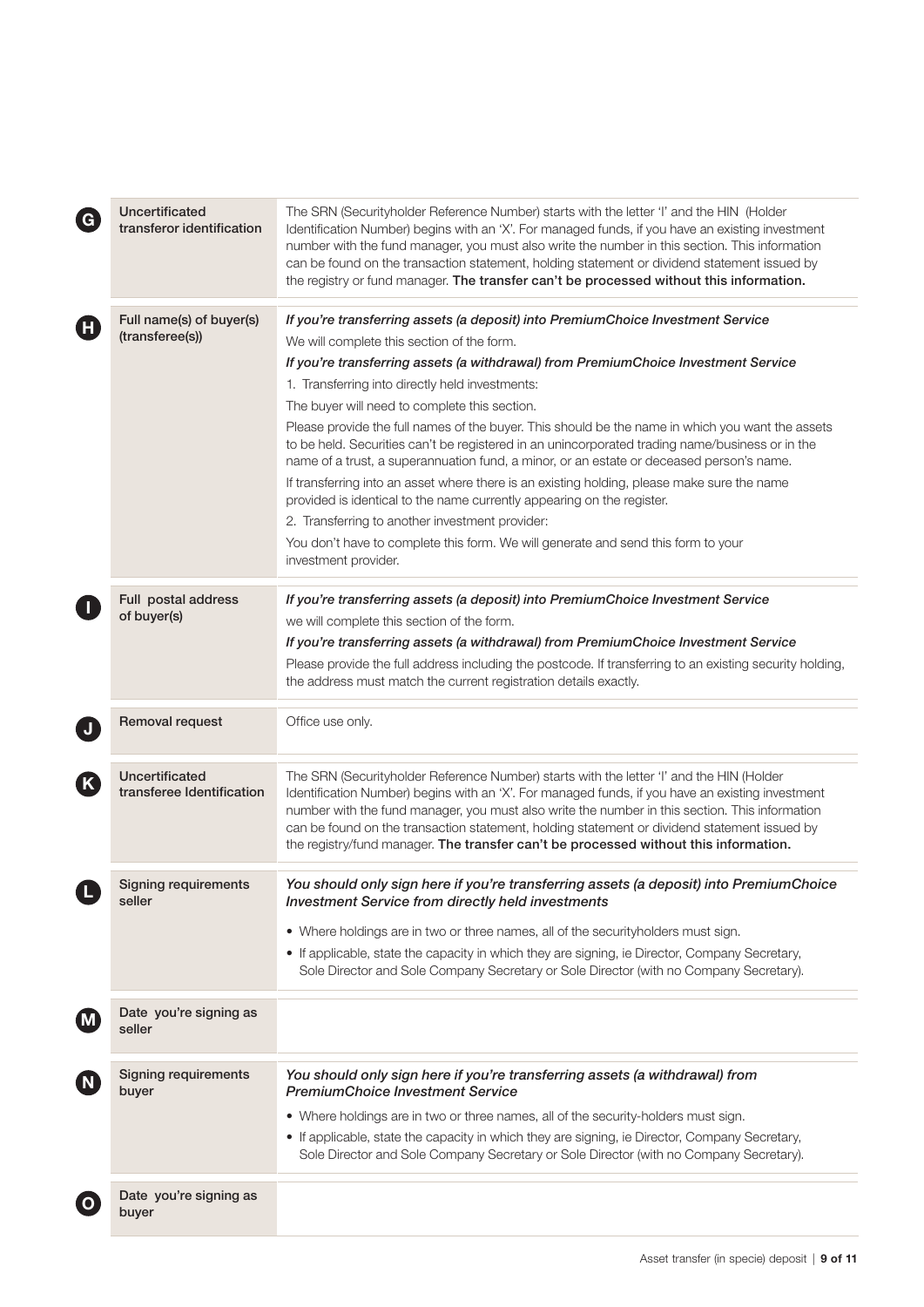This page has been left blank intentionally.